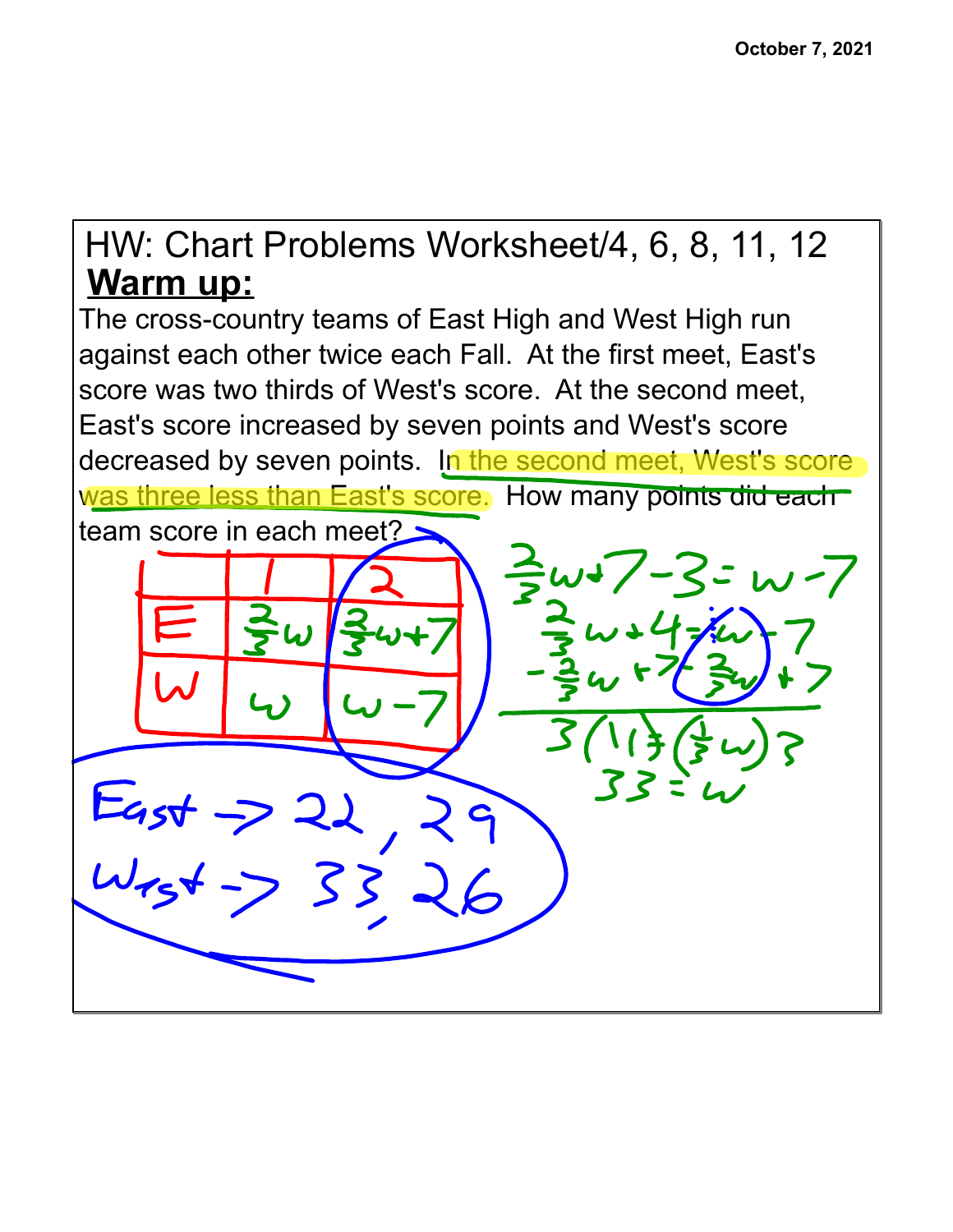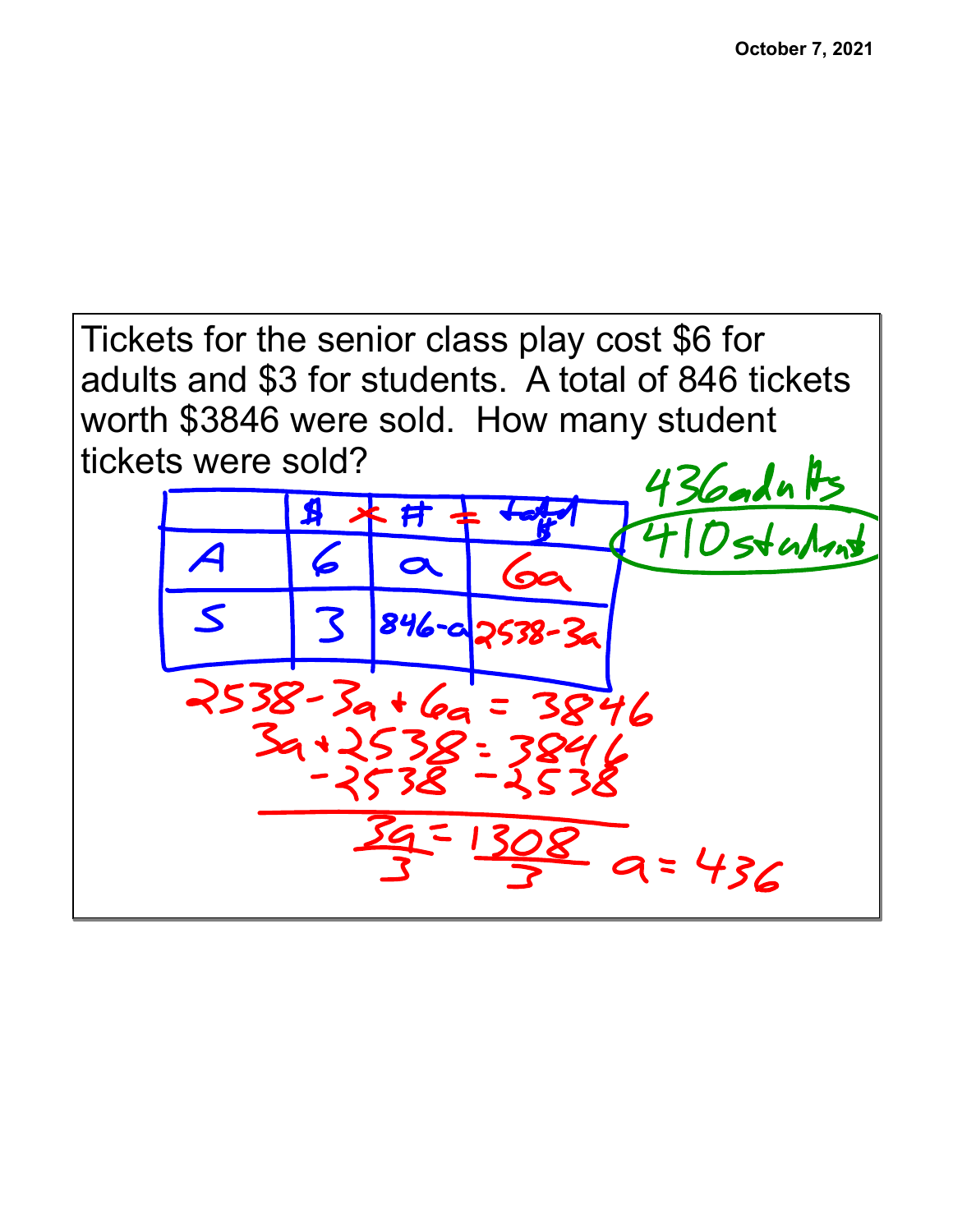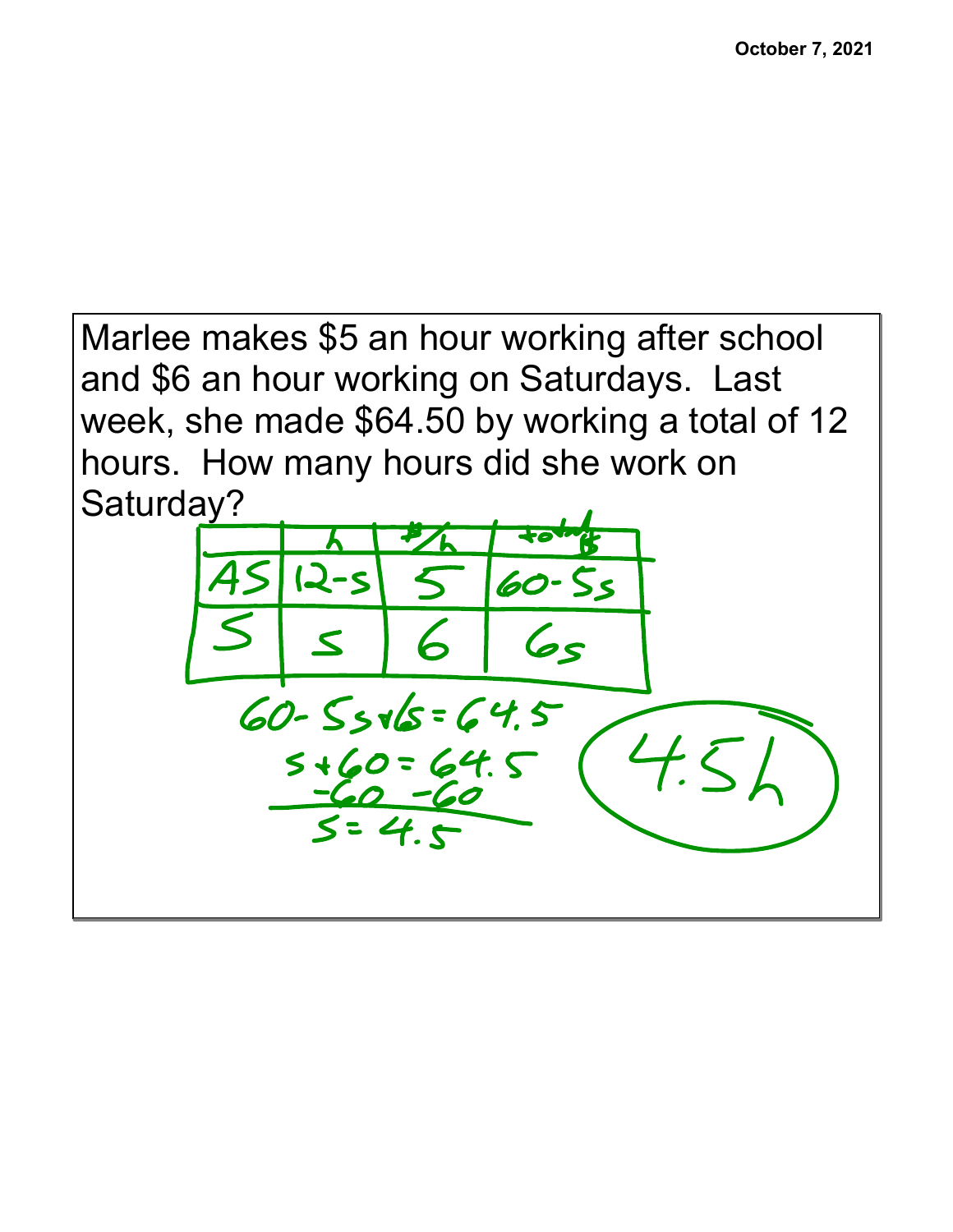Hans paid \$1.50 each for programs to the game. He sold all but 20 of them for \$3 each and made a profit of \$15. How many programs did he buy?

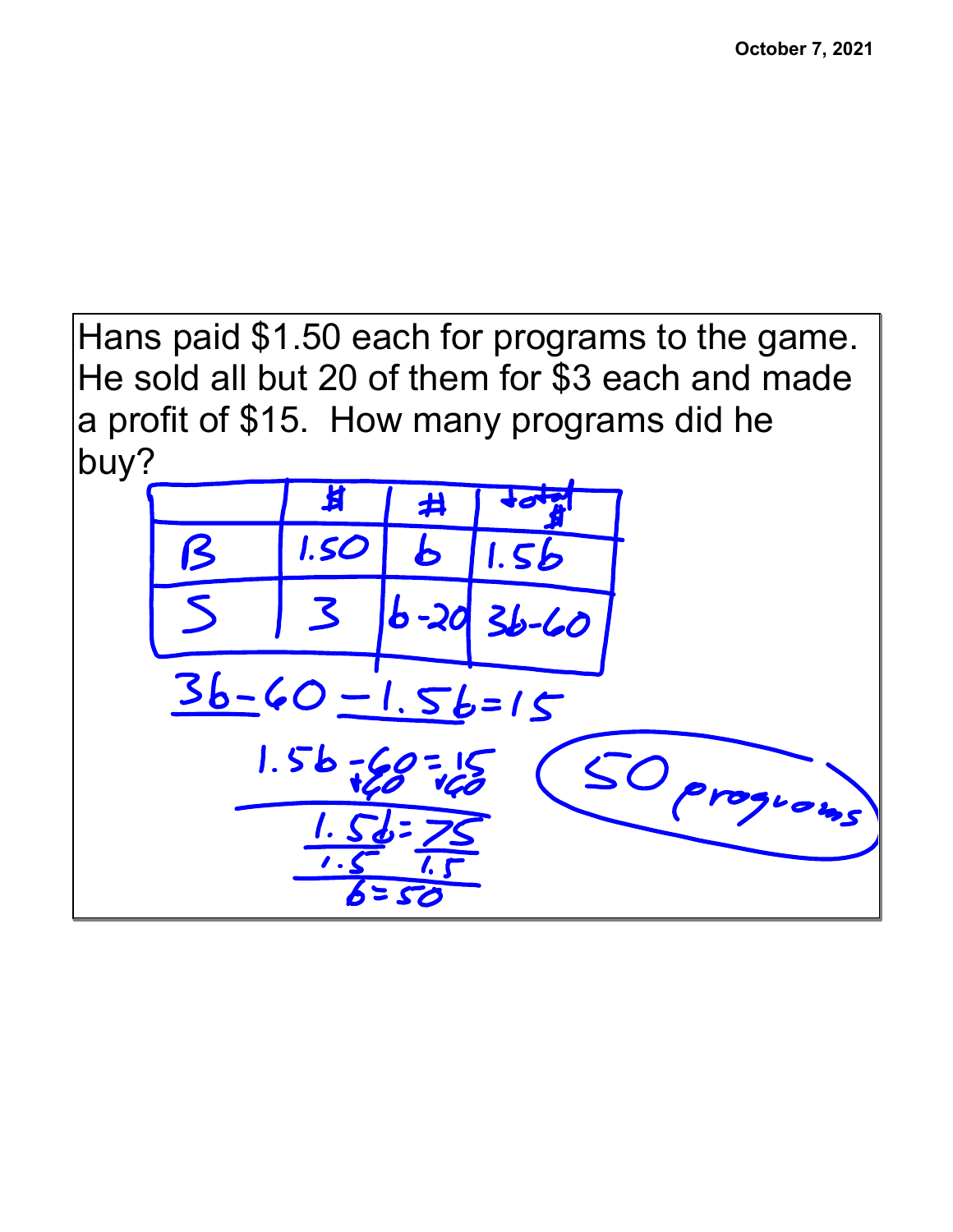1) A collection of quarters and dimes is worth \$6.75. The number of dimes is 4 less than three times the number of quarters. How many of each are there?

2) I have twice as many nickels as quarters. If the coins are worth \$4.90, how many quarters are there?

3) A total of 720 people attended the school basketball game. Adult tickets cost \$2.50 each and student tickets cost \$1.50 each. If \$1220 worth of tickets were sold, how many students and how many adults attended?

4) Ernesto purchased 100 postage stamps worth \$9.90. Half of them were 1 cent stamps and the rest were 14 cent and 22 cent stamps. How many 22 cent stamps did he buy?

5) Warren has 40 coins (all nickels, dimes, and quarters) worth \$4.05. He has 7 more nickels than dimes. How many quarters does Warren have?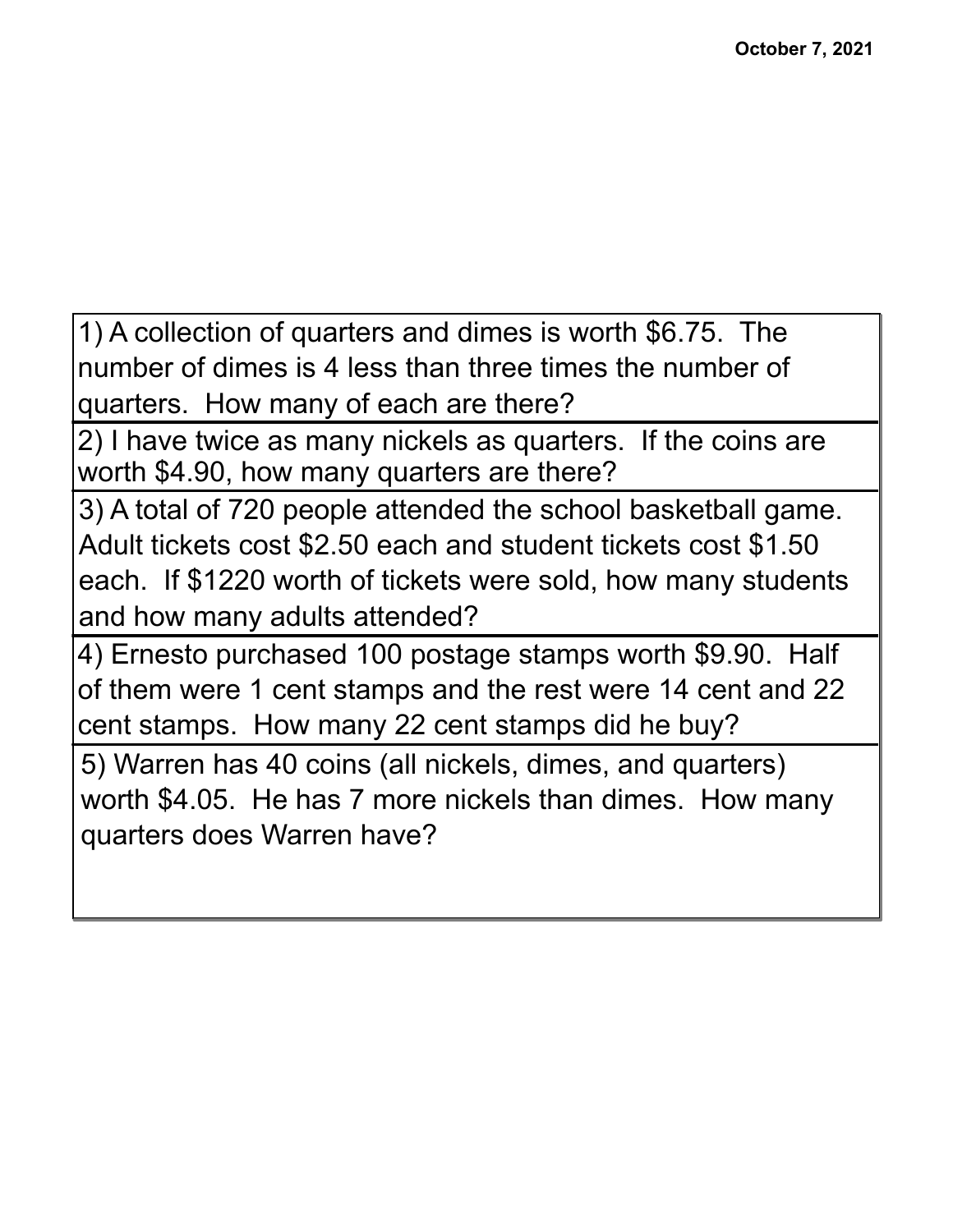1) A collection of quarters and dimes is worth \$6.75. The number of dimes is 4 less than three times the number of quarters. How many of each are there?

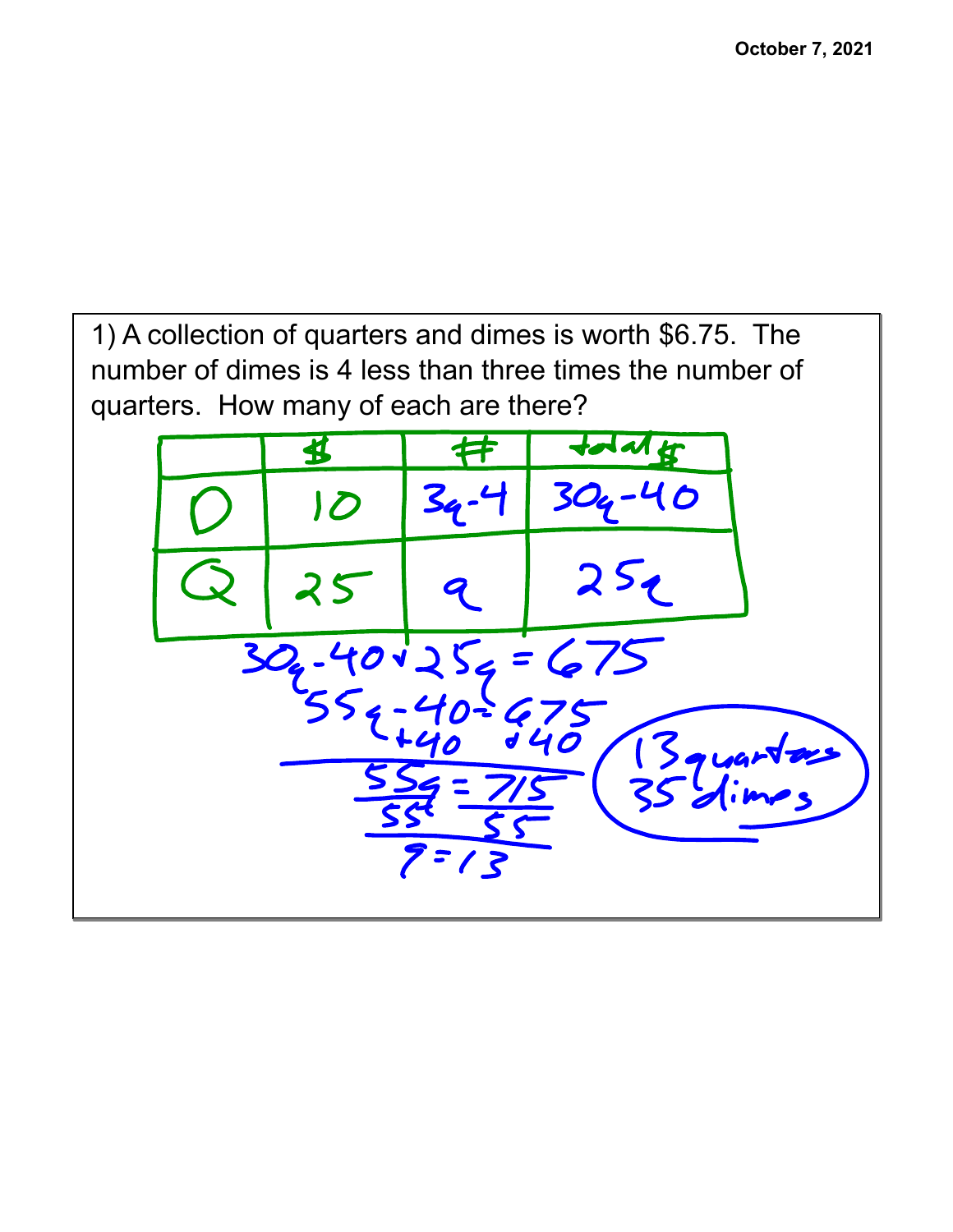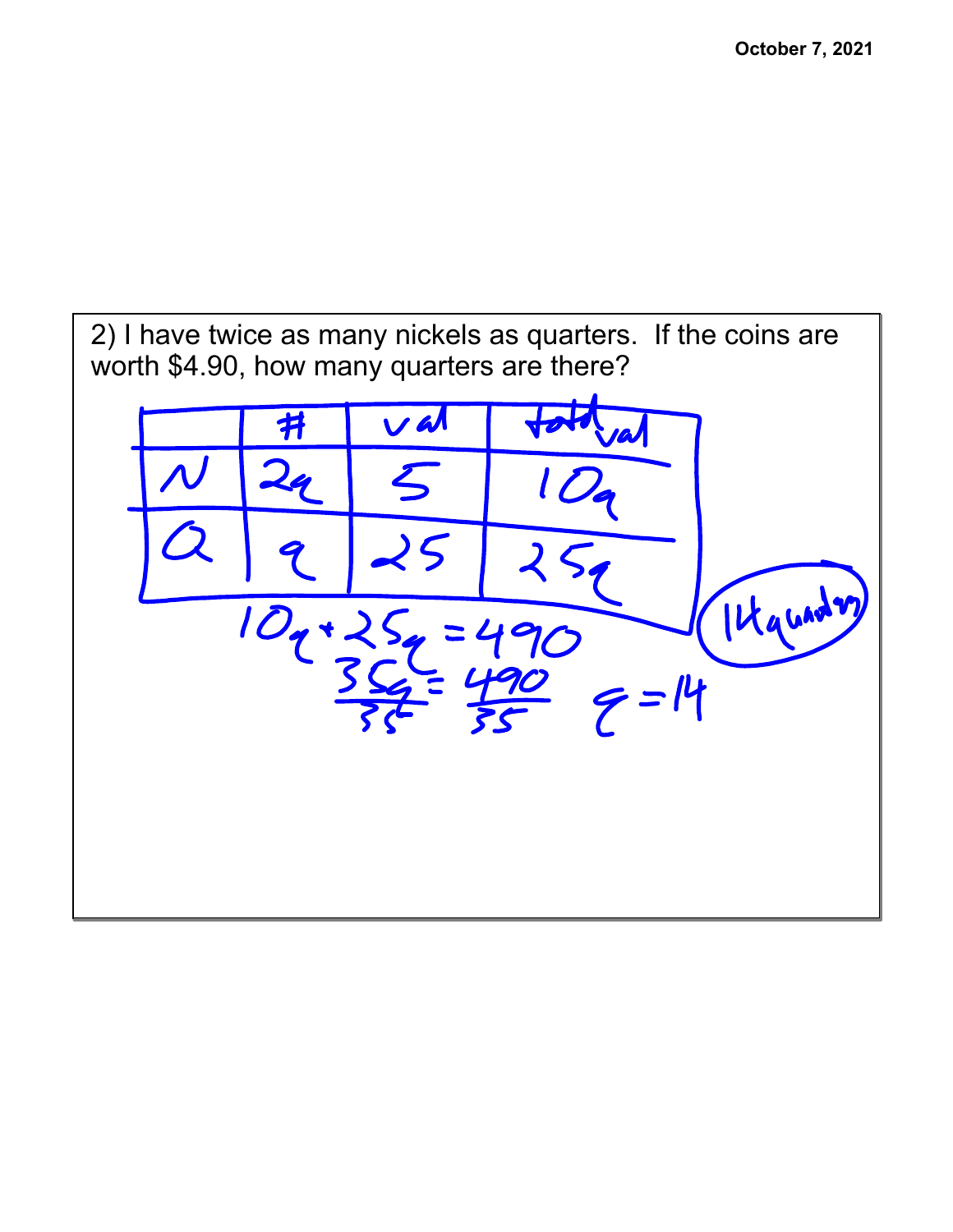3) A total of 720 people attended the school basketball game. Adult tickets cost \$2.50 each and student tickets cost \$1.50 each. If \$1220 worth of tickets were sold, how many students and how many adults attended?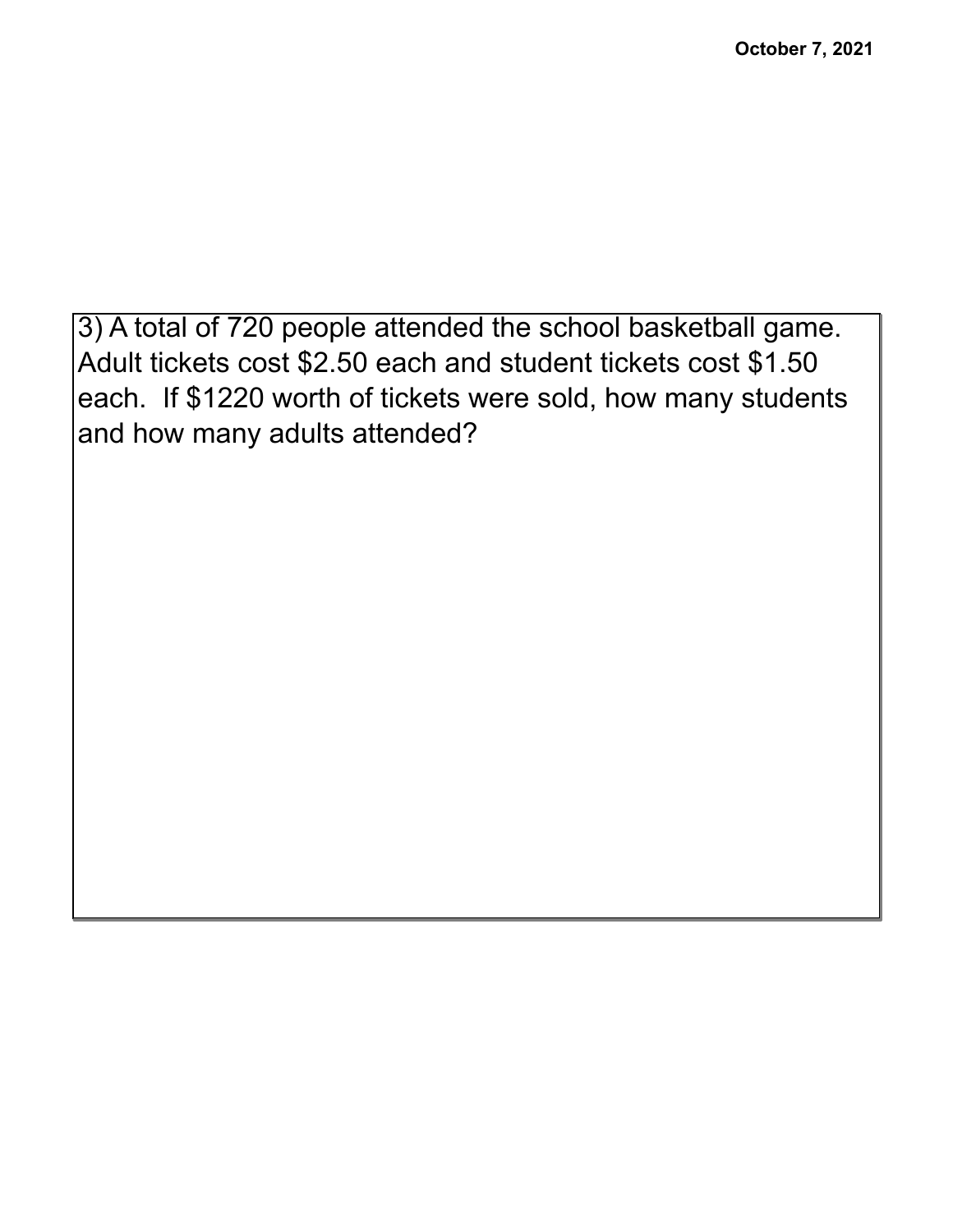4) Ernesto purchased 100 postage stamps worth \$9.90. Half of them were 1 cent stamps and the rest were 14 cent and 22 cent stamps. How many 22 cent stamps did he buy?